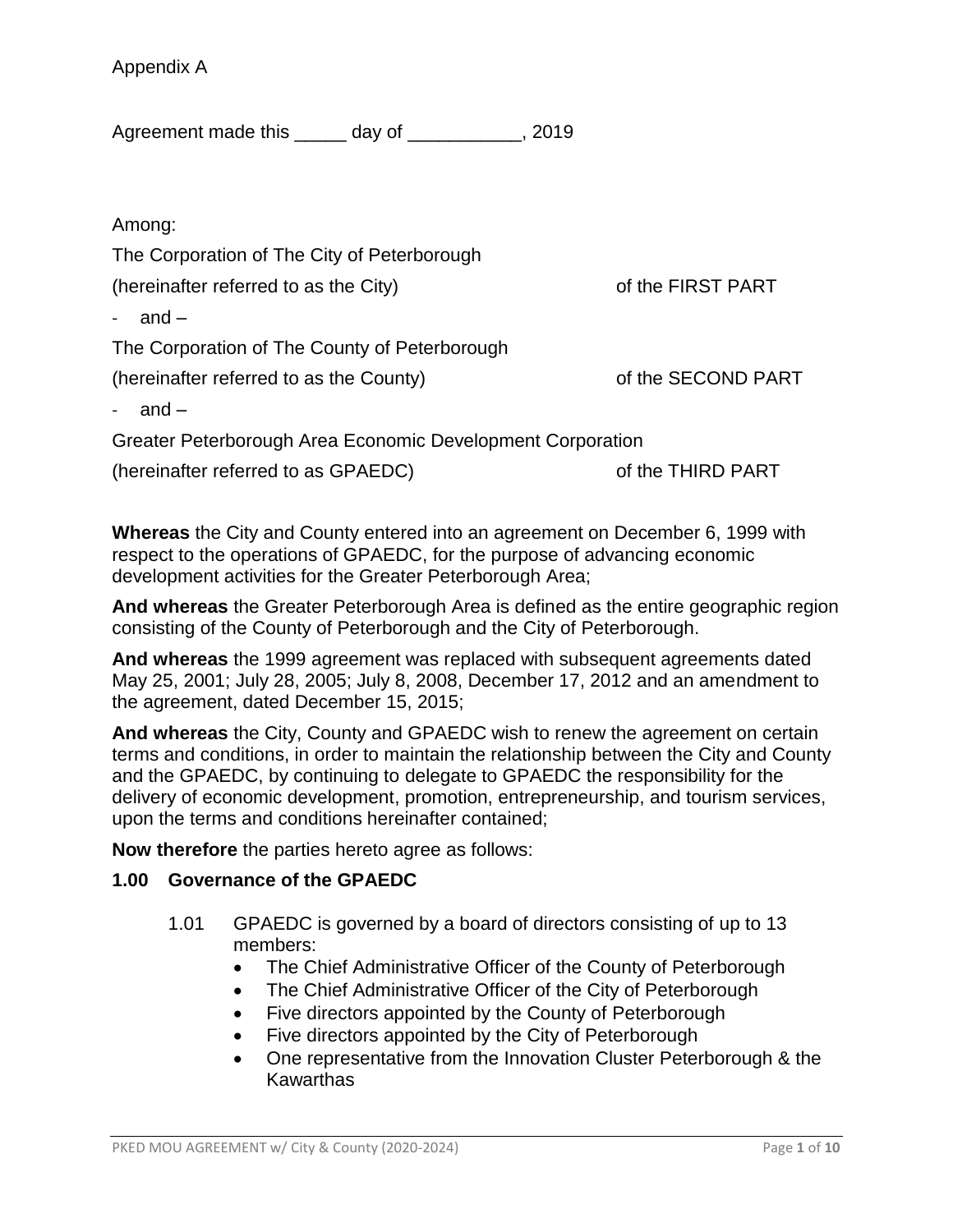- 1.02 Directors shall serve for the following terms:
	- a) The Chief Administrative Officers of the County and the City shall hold office during their term of employment;
	- b) All other directors shall serve for a maximum two consecutive three (3) year terms;
	- c) From time to time, the outgoing Board Chair may stay for one additional year as Past Chair to assist with the transition.
- 1.03 Directors shall serve as such without remuneration. No Director shall directly or indirectly receive any profits from his or her position as such, provided that a Director may be reimbursed by GPAEDC for reasonable expenses incurred by him or her in the performance of their duties.
- 1.04 The Board of Directors shall maintain a skills matrix to ensure representation from a diverse cross section of skills as well as representative of the region's key business sectors.
- 1.05 For the purpose of electing Directors, the following recruitment process shall be followed to fill pending Director vacancies on the GPAEDC Board:
	- a) The Nominating Committee of the Board shall annually and publicly solicit and advertise pending vacancies on the GPAEDC Board.
	- b) The Nominating Committee shall, interview potential Board members from the slate of individuals who applied.
	- c) The GPAEDC Board, based on the recommendations from the Nominating Committee, will recommend the proposed Directors to County Council and City Council for consideration and nomination.
	- d) Should County or City Council not approve of the names so recommended, the Nominating Committee of the Board shall advance any proposed additional names for consideration until such a time as approval has been given by County and City Council. Only individuals so approved for the Director appointment by the respective Councils may be elected to the Board at the Annual General Meeting of the members.
	- e) It is acknowledged and agreed that the membership of the GPAEDC consists of the directors.
	- $f$ ) Any vacancy created by the resignation of a director prior to the end their term and filled for the balance of the term will also require the appropriate Council approval.

## **2.00 GPAEDC General Mandate**

2.01 The GPAEDC's mandate is to facilitate an environment which will contribute to the creation of wealth, the growth of new employment and the development of an improving quality of life for area residents. The GPAEDC will promote, facilitate and develop a strong unified economic development presence for the Greater Peterborough area (being the entire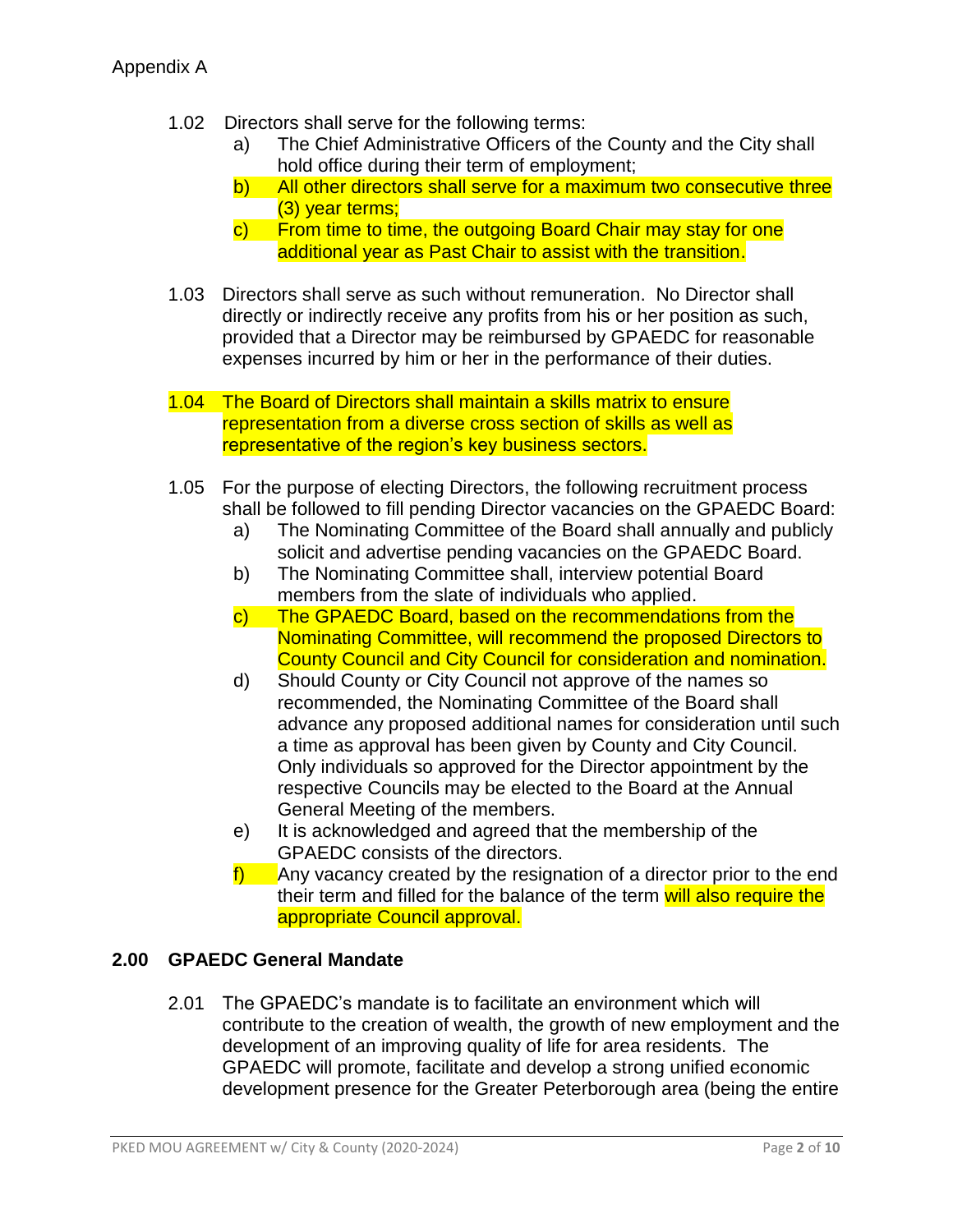geographic region consisting of the County of Peterborough and the City of Peterborough). The GPAEDC will work cooperatively with local municipalities and other organizations to ensure that investment opportunities throughout the entire Region are effectively developed. The GPAEDC, in working to fulfill its general mandate, will be guided by the corporation's strategic plan.

2.02 The Board of Directors shall have the option to create subcommittees, as appropriate, to meet Corporate Objectives, Goals and the General Mandate.

#### **3.00 Services to be provided by GPAEDC**

- 3.01 The parties hereby agree that GPAEDC shall act as the primary economic development organization of the Region of Peterborough. The GPAEDC shall have the responsibility for the provision of economic development with the City and County of Peterborough as described in Appendix A. The Core Economic Development Activities described in Appendix A shall be reviewed annually to ensure the activities are aligned with the Corporation's Strategic Plan and the strategic direction of the City and County of Peterborough.
- 3.02 The parties hereby agree that GPAEDC shall have the responsibility for the provision of tourism activities for the region as the Official Destination Marketing Organization through Peterborough & the Kawarthas Tourism.
- 3.03 The parties hereby agree that GPAEDC shall be the Small Business Enterprise Centre for the region, operating as the Business Advisory Centre, providing consulting services for entrepreneurs within the region.
- 3.04 In carrying out economic development activities, the Board of Directors shall create a regional strategic plan. In addition, GPAEDC shall create an annual Business Plan and annual operating budget to meet the strategic plan goals and objectives. The strategic plan will be undertaken in consultation with stakeholders, direction from the Board of Directors; objectives set by the President/CEO; and work plans for staff.
- 3.05 Staff from the GPAEDC will provide input to Senior Staff of the City and County on the possible impact on economic development in the Peterborough Area of planning, taxation and other policy decisions. This will be accomplished by the quarterly attendance of appropriate GPAEDC staff at a Senior Staff meeting of the City and of the County. Additional support may be made available by request of the City and/or County, through their applicable Councils and/or CAO as required.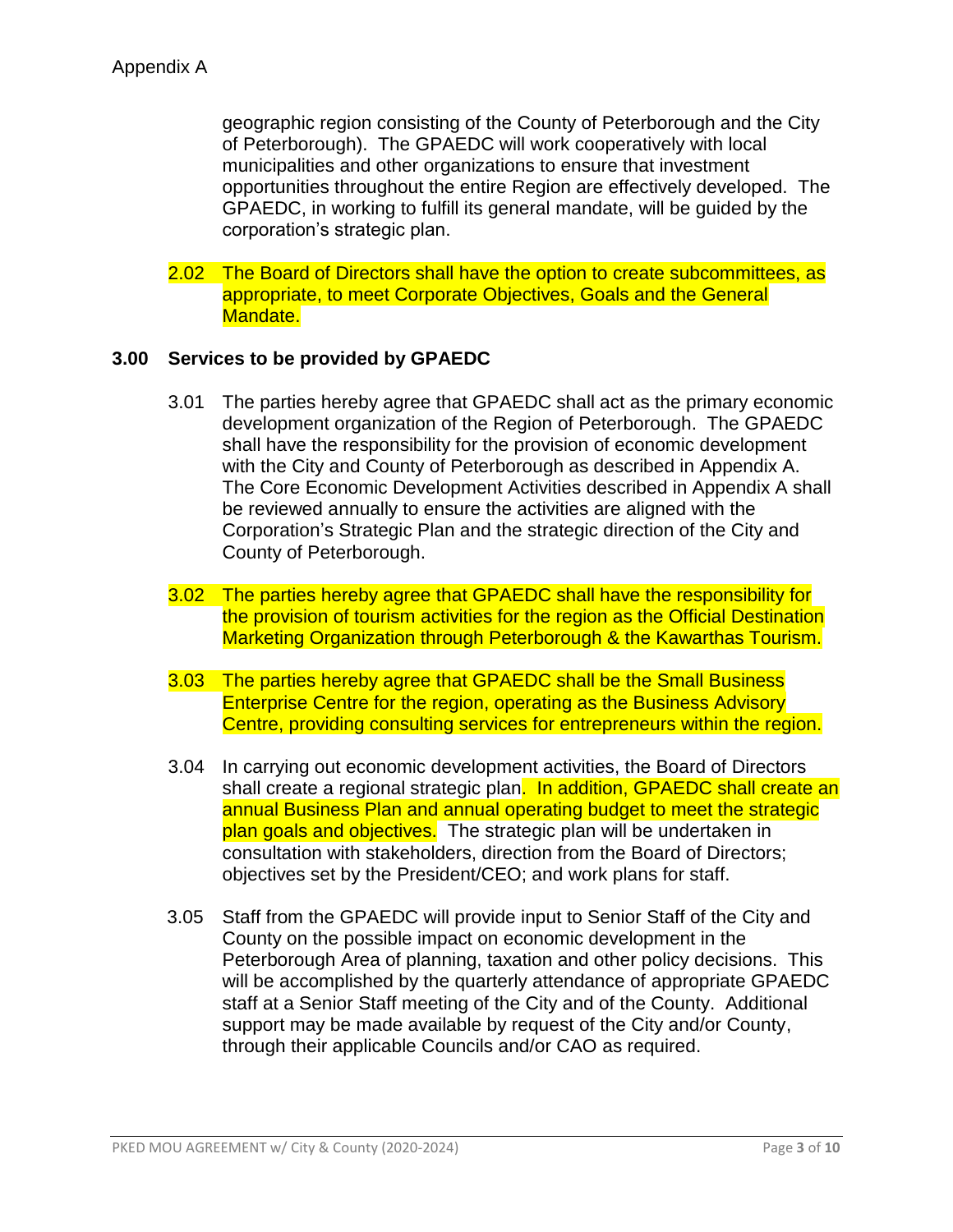- 3.06 GPAEDC will operate with written policies and procedures approved by the board and in accordance with all requirements of the **Municipal Act, 2001.**
- 3.07 In addition to the services above, the Board of Directors will also oversee the governance of Sustainable Peterborough operations. The Board of Directors shall review the Sustainable Peterborough Plan which will be developed by Stakeholders and Community Partners of Sustainable Peterborough. The Strategic Plan will identify the goals and objectives as well as metrics and provide quarterly updates to the GPAEDC Board of Directors as well as City and County Councils.

### **4.0 Reporting and Accountability**

- 4.01 The Board of Directors will be responsible and accountable to the Councils of the City and the County, through the County City Liaison Committee, in the performance of the activities and services provided, and for performance standards and expectations as determined in the approved annual operating budget.
- 4.02 The Board of Directors shall communicate with the City and the County as follows:
	- a) Annually, by way of the draft budget, annual work plan to the County City Liaison Committee;
	- b) Annually, by way of an annual audit and related work plan, to each Council;
	- c) Quarterly, by way of strategic plan reports, to each Council;
	- d) In each year, a set of metrics will be used to monitor and guide the GPAEDC's actions in the upcoming year. These metrics will be communicated and be used to demonstrate the progress of the GPAEDC in achieving the strategic plan and will also demonstrate the impact of the GPAEDC's actions and programs on key measures of Economic Development in the City and County.
	- e) Once every five years, by way of a new strategic plan, to the County City Liaison Committee and to each Council (the next strategic plan will be created in 2024 for implementation in 2025). If requested by either the City or County, a meeting with the requesting Council and the full Board of Directors of the GPAEDC will be arranged as part of the Strategic Plan review.
	- f) The Board of Directors is required to report any financial concerns to the appropriate councils.
	- g) The Board of Directors shall also report on the financial operations of Sustainable Peterborough.
- 4.03 GPAEDC covenants and agrees that it shall not, without the prior written approval of the City and the County, enter into any contract with, or incur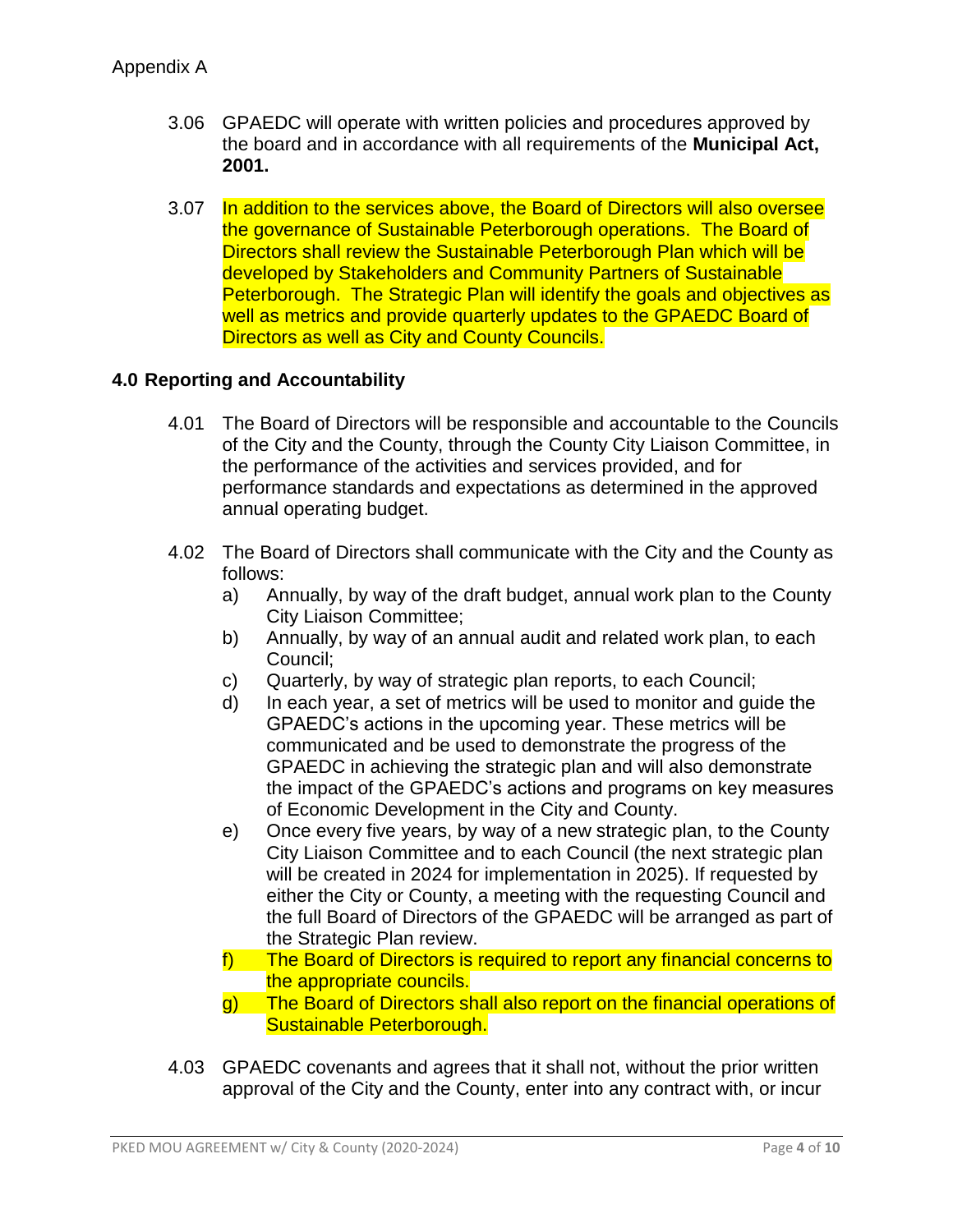any financial obligation to, any third party which contract or obligation extends beyond the term of this agreement, except with respect to any funding programs as contemplated in paragraph 5.05. The City and County agree this clause shall not apply to prevent the hiring of permanent employees, so long as such business and/or employment is reflected in the approved budget.

### **5.0 Financial Arrangements**

- 5.01 GPAEDC shall have a fiscal year end of December 31st.
- 5.02 For the term of this agreement, the City and the County agree to provide funding to GPAEDC through each council's annual budget process to undertake Core Economic Development activities as set out in Appendix A that enables the organization to meet its strategic plan's goals and objectives.
- 5.03 The GPAEDC may also request from the City and/or County additional funds to carry out specific programs or projects on behalf of the City and/or County. The City and/or County may also ask the GPAEDC to undertake specific programs or projects on behalf of the City and/or County. These funds will not be considered part of the base funding. These programs or projects may be economic development activities or the provisions and management of routine services that are closely related to the GPAEDC's economic development activities. These additional services shall be covered by separate agreements, as necessary.
- 5.04 The GPAEDC annual net costs to undertake Core Economic Development Activities set out in Appendix A shall be allocated to the City and County based upon their proportionate share of total combined permanent population, as established by the latest available official census.
- 5.05 GPAEDC shall actively promote private project funding, and seek to obtain grants, contributions, bequests, gifts and assets from sources other than the City and the County, in furtherance of its objectives.
- 5.06 The City through an agreement shall provide support services to GPAEDC, with respect to finance, banking, accounting, payroll, human resources and purchasing. Such services shall be billed to GPAEDC on a reasonable basis. The following services are included:
	- PTS Support
	- **•** Financial Services
		- **Payroll**
		- **Accounting**
		- **Auditing**
	- **Human Resource Administration**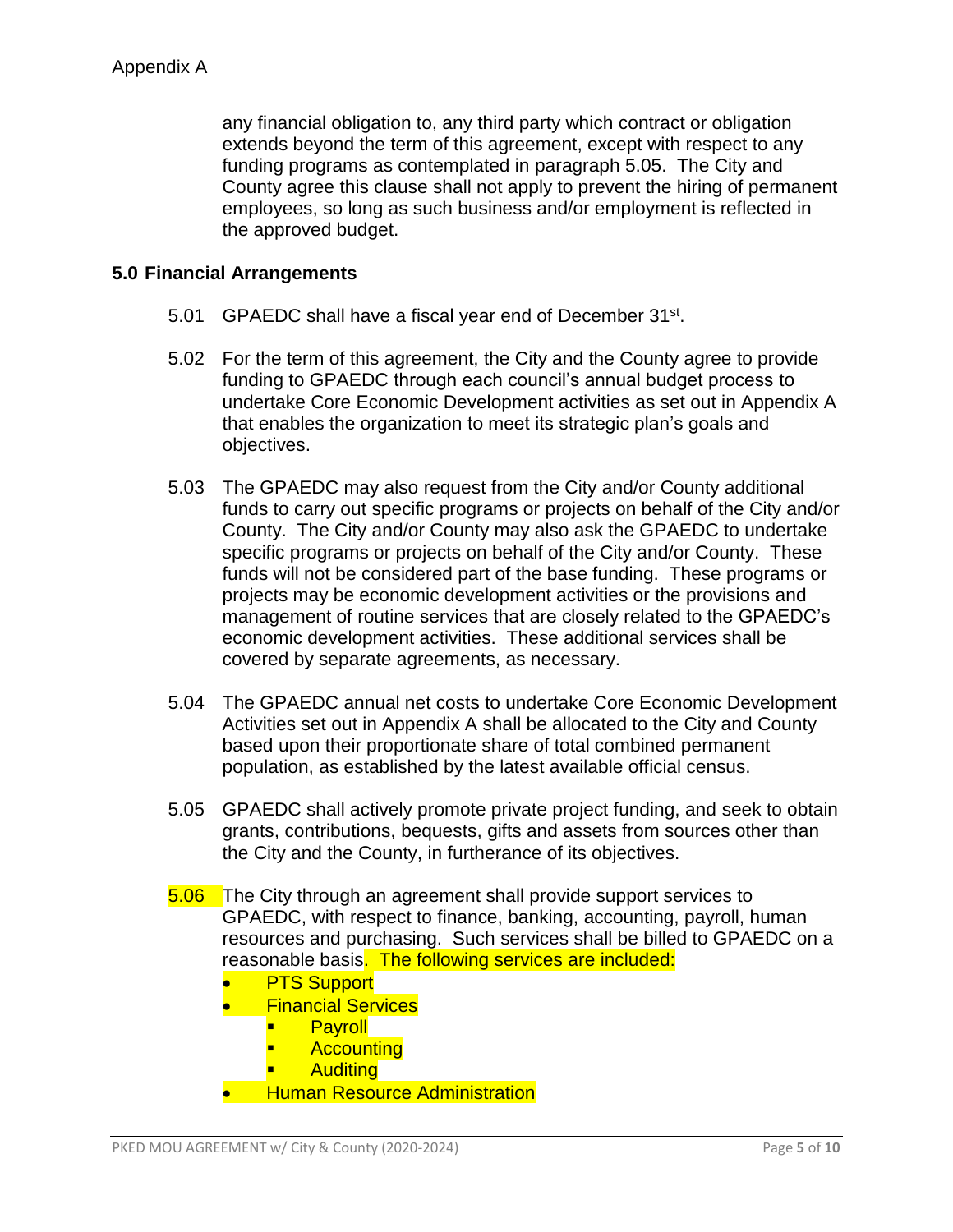- SAP Access and administration support
- RFQ inclusion for Operational items i.e. photocopiers, door mats, etc.
- 5.07 The auditor for the City shall be the auditor for GPAEDC. The auditor shall audit the GPAEDC books annually and provide a Management Letter, commenting on the financial management of the GPAEDC to the Board. The auditor will also provide a summary of any audit difference that may have been noted during the audit. The Board shall make the Management Letter and summary of audit differences available to the County City Liaison Committee.
- 5.08 The Board of Directors shall report any negative financial concerns to both City Council and County Council immediately, as addressed in paragraph  $4.02$  (f).

### **6.0 Term and Termination**

- 6.01 This agreement shall have a term of four (4) years, commencing on January 1, 2020, and being fully complete on December 31, 2023.
- 6.02 This agreement may be terminated by either the City or County prior to the expiration of the agreement upon at least six (6) months written notice to the other parties, and only in the event that GPAEDC is in breach of the terms and conditions of the agreement as determined by the City or County. Particulars of the breach shall be set out in the notice, and the termination shall be effective only if GPAEDC fails to remedy the breach within the six-month period, to the satisfaction of the City and the County. Regardless of which party gives notice of termination, the County and the City shall share in any reasonable costs arising from termination, using the same cost-sharing formula as established in paragraph 5.04 of this agreement, at the time of the notice of termination.
- 6.03 This agreement may be terminated by either the City or the County upon, at least, twelve (12) months written notice to the other parties. Regardless of which party gives notice of termination, the County and the City shall share in any reasonable costs arising from termination, using the same cost-sharing formula as established in paragraph 5.04 of this agreement at the time of the notice of termination.
- 6.04 The City and the Count hereby specifically agree to indemnify and save harmless the Board of Directors of GPAEDC in respect of any costs provided for in paragraph 6.02 and 6.03 hereof.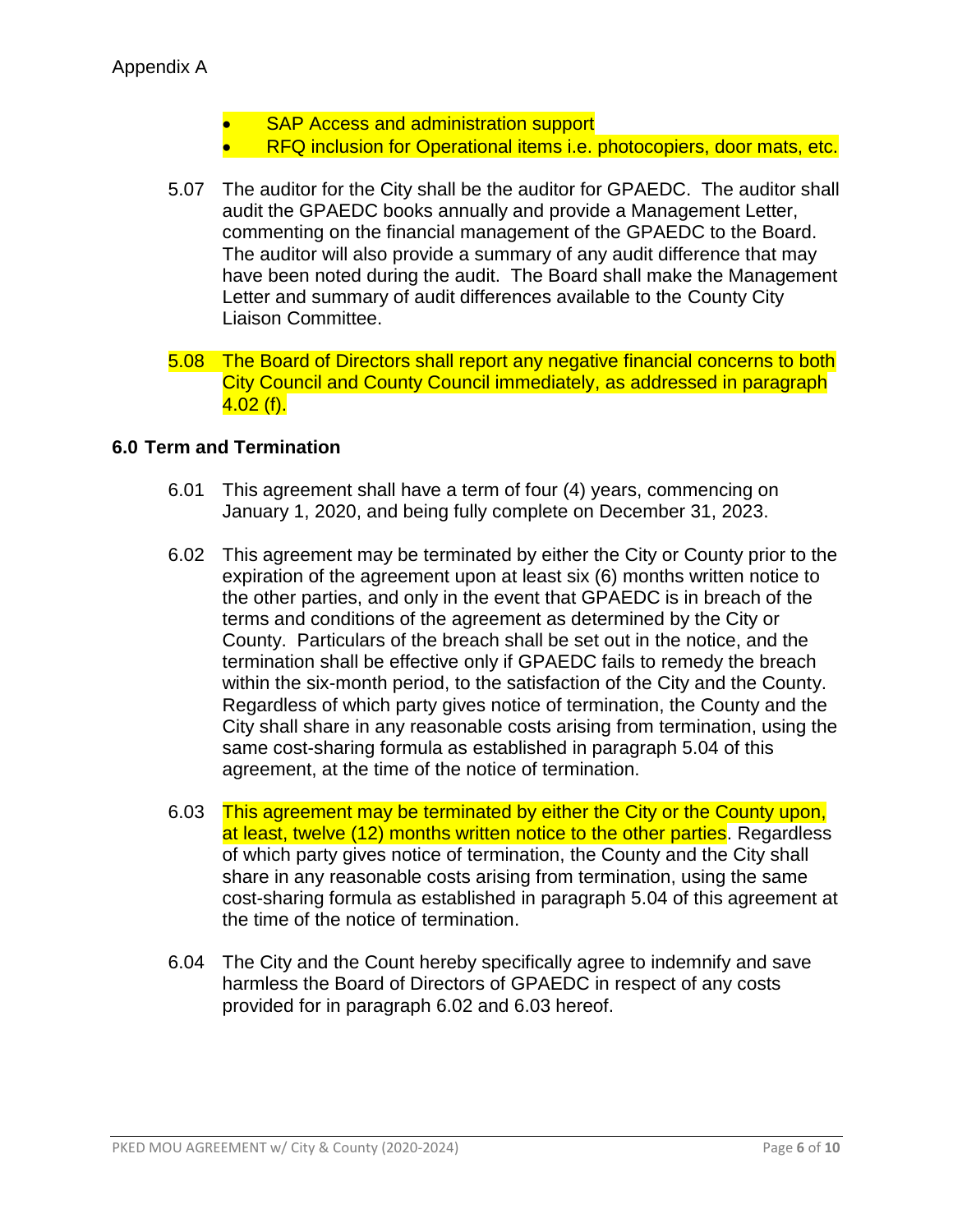# **Appendix A**

# **Core Economic Development Activities**

It is recognized that there are many key stakeholders (private, public and not-for-profit) that make up the overall economic development framework or "ecosystem" for economic development.

While Peterborough & the Kawarthas Economic Development is the lead regional economic development agency, it will not be the only entity responsible for the delivery of economic development services.

Further, it is recognized that collaboration between private, public and not-for profit sectors will be the key to successful economic development for the Peterborough Area.

The core economic development activities for Peterborough & the Kawarthas are focused on four key categories:

- 1. PROMOTE Advancing a compelling narrative showcasing our region's unique advantages, carefully differentiating our region from others; as well as creating awareness of our region to attract more visitors, investment and jobs.
	- Focus #1: Marketing to key audiences for business growth, investment and visitation
	- Focus #2: Stakeholder communications and media relations.
- 2. START High performing economic growth will be driven by start-ups and entrepreneurs. For business to realize its full potential, we must support businesses through the start and early growth phases.
	- FOCUS #1: Supporting new start ups
	- FOCUS #2: Supporting growth Years 2-5
- 3. GROW Business retention and expansion is the foundation of core economic development activities. We will continue to meet with the local existing business base, across all key sectors throughout the region.
	- Focus #1: Collection and analysis of data, relationship building.
	- Focus #2: Identification and response to challenges and opportunities.
- 4. ATTRACT Attracting new investment and assessment efforts will be focused across the region. Working in alignment with each municipality throughout the City and County, we will focus attraction efforts on the region's established key sectors: Agriculture, Aerospace, Clean technology, Manufacturing (Industry 4.0) and Tourism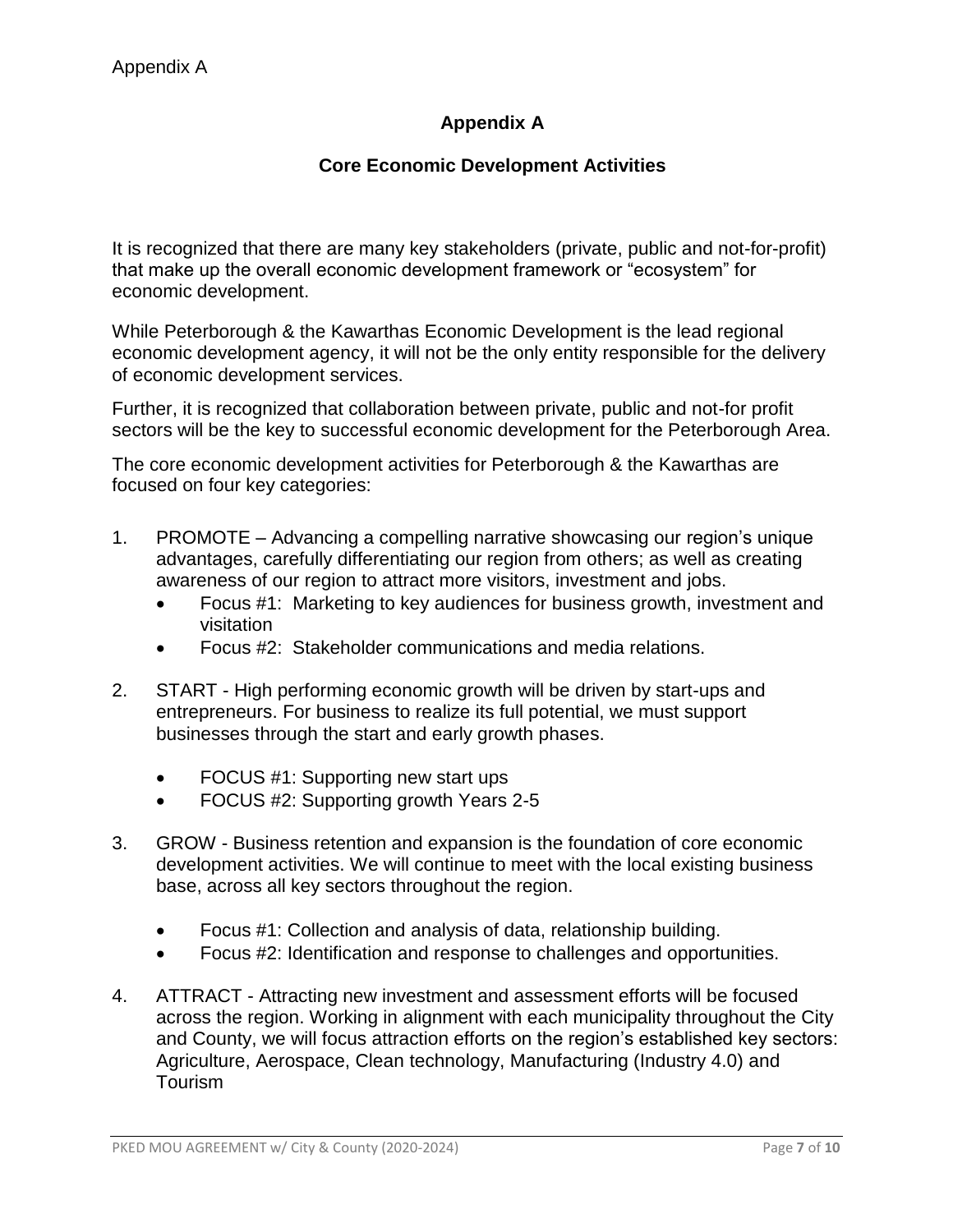- FOCUS #1: Advanced Manufacturing (Industry 4.0);
- FOCUS #2: Aerospace
- FOCUS #3: Agriculture;
- FOCUS #4: Clean Technology;
- FOCUS #5: Tourism including Meetings, Conferences and Sports Tourism, as well as attracting Visitors

The following outlines the proposed roles and responsibilities of key public organizations:

### **Peterborough & the Kawarthas Economic Development**

- Overall management of the regional economic development strategic plan and coordination with other stakeholders;
- Destination Marketing Organization Marketing and Promotion of the Peterborough Area destination;
- Implementation of strategic marketing tools to build and share the strong value proposition for investing in the area's key growth industries;
- Be the point of contact for business development inquiries/activities within the Peterborough Area;
- Operate the Small Business Enterprise Centre, including the delivery of provincial SBEC programming;
- Operate the Area's Visitor Centre;
- Liaison with provincial and federal government efforts to attract industry/investment and grow key sectors of the economy;
- Collaboration with other economic jurisdictions for the broader promotion of Peterborough Area ( ie. Ontario East Economic Development Commission, RTO8);
- Key Sector Development and Growth activities, including regional Business Retention and Expansion projects for key sectors;
- Talent development and people attraction (working with partners);
- Data and research to support regional economic development activities;
- Coordination of area municipal efforts in retaining and supporting the expansion of local companies;
- Actively participate in Township Economic Development Committees, where applicable;
- Establish a protocol for dealing with lead inquiries and coordinating regional responses;
- Develop and maintain an inventory of available land and buildings for development and employment purposes.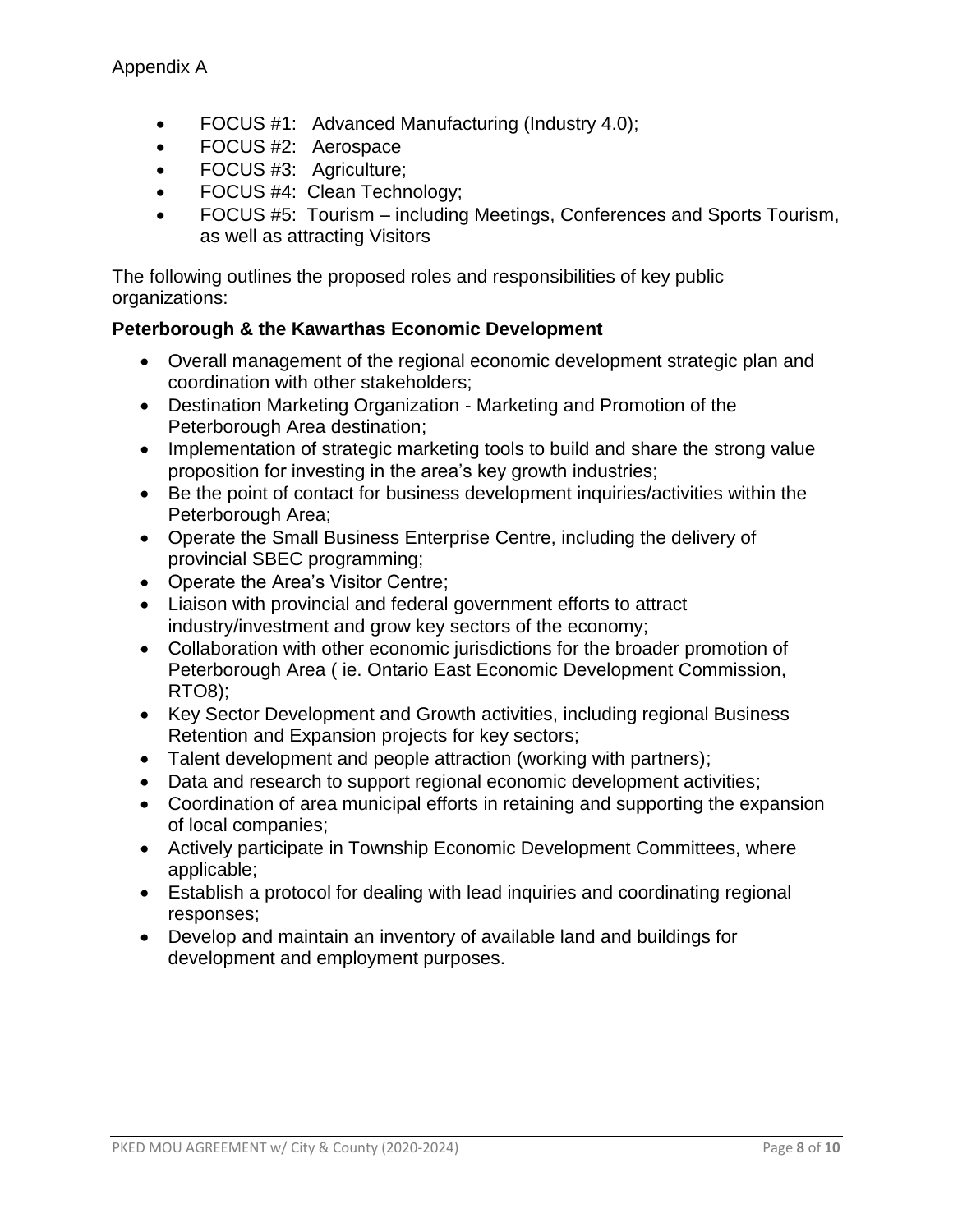## **Area Municipalities (Economic and Community Development)**

The Peterborough Area municipalities will continue to play an integral part in the delivery of local economic development and community development services. Below is a sample of the key roles for the local municipalities:

- Land and real estate development identifying key available lands and buildings
- Point of contact for business into Area Municipal government (zoning, development approvals)
- Collaborate with PKED for investment and attraction efforts
- Ensure that area municipal government activities are aligned with the Regional Economic Development Strategy; and
- Actively participate in lead inquiries as per lead handling protocols.
- Coordinate local economic development committee meetings
- Identify and communicate key growth opportunities at the township level with PKED
- Promote and share programs, services and workshops offered by PKED to its residents and businesses;
- Local Business Retention and Expansion efforts
- Community development, Community Improvement Plans
- Local Events and Community Celebrations

Other key stakeholders in the Economic Development ecosystem for the Peterborough Area that PKED actively collaborate with:

- Innovation Cluster, Peterborough Kawarthas
- Community Futures Peterborough
- Community Futures Eastern Ontario
- FedDev
- Ontario East Economic Development Commission
- Eastern Ontario Leadership Council Regional Economic Development Strategy
- Fleming College / Trent University / Seneca College / Lakefield College School
- Greater Peterborough Chamber of Commerce
- Kawartha Chamber of Commerce and Tourism
- Workforce Development Board and Local Employment Planning Council
- **•** Junior Achievement
- Kawartha Manufacturers Association
- Downtown BIAs
- RTO8
- New Canadian Centre
- Sports Tourism Committee (City, Trent, Fleming, PKED)
- Peterborough Immigration Partnership
- County Active Transportation Committee (Tourism/cycling)
- Cycling Advisory Committee
- CEDI Project